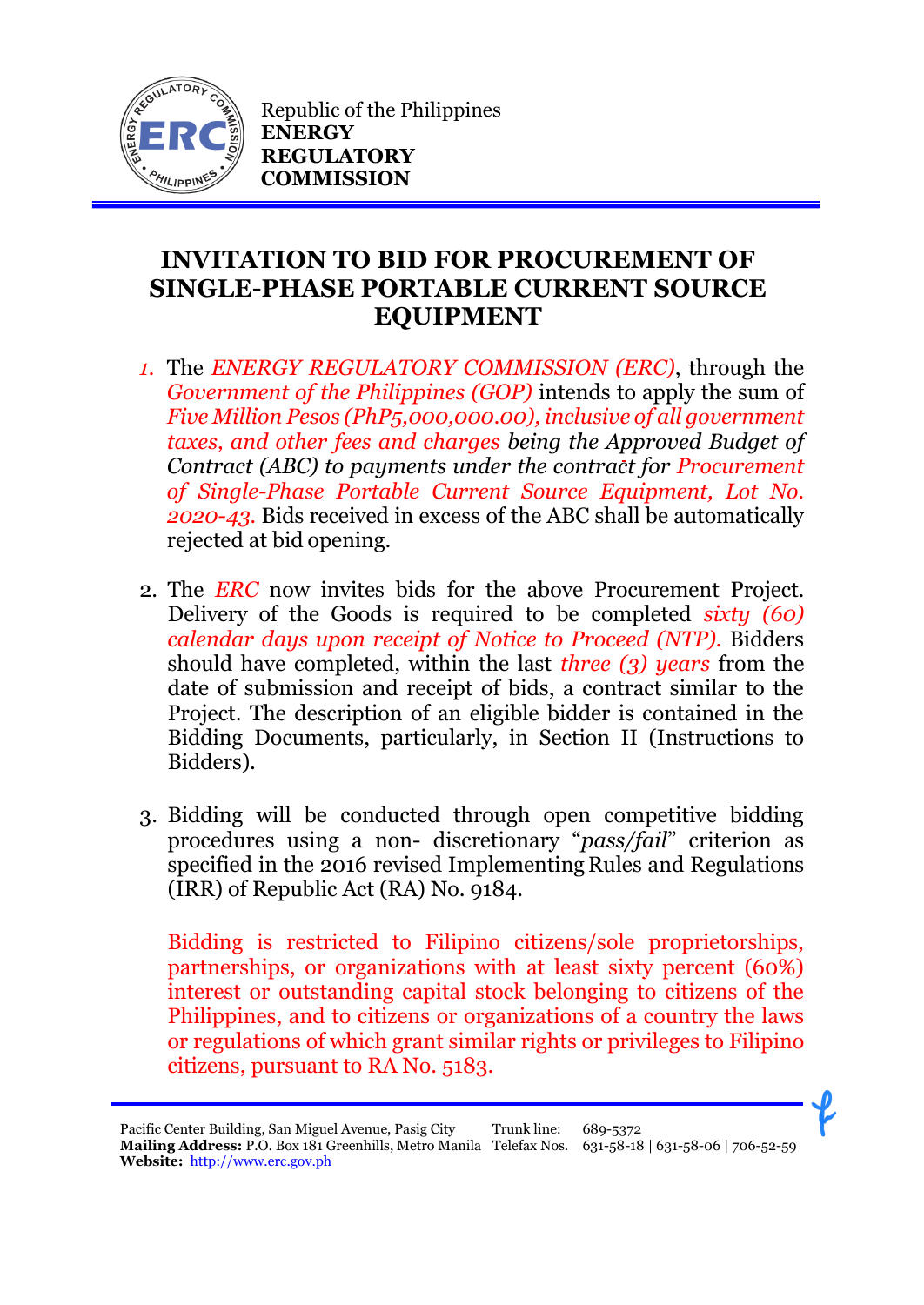- 4. Prospective Bidders may obtain further information from *ERC BAC Secretariat* and inspect the Bidding Documents at the address given below during *Monday to Friday, 9:00 A.M. to 4:00 P.M*.
- 5. A complete set of Bidding Documents may be acquired by interested Bidders on *19 November 2020* from the given address and website(s) below *and upon payment of the applicable fee for the Bidding Documents, pursuant to the latest Guidelines issued by the GPPB, in the amount of Five Thousand Pesos (PhP5,000.00)*. The Procuring Entity shall allow the bidder to present its proof of payment for the fees *in person.*
- 6. The *ERC BAC* will hold a Pre-Bid Conference<sup>1</sup> , which shall be open to prospective bidders, on *27 November 2020, 10:00 A.M. through videoconferencing via MS Teams, which can be accessed through:*

https://teams.microsoft.com/l/meetupjoin/19%3ameeting\_OGUyOGQ4MmYtNWJiYS00MjVlLWJiZDktMzA4NDl kOWZlNDVm%40thread.v2/0?context=%7b%22Tid%22%3a%220f0dac9f-433c-41ba-9f57-42be6fe671a9%22%2c%22Oid%22%3a%22638c224b-aae0- 4a1f-95d8-6b417df5646d%22%7d

- 7. Bids must be duly received by the BAC Secretariat through manual submission at the office address indicated below on or before *11* **December 2020, 9:00 A.M.** Late bids shall not be accepted. Bidders are requested to submit one (1) original and one (1) copy of their bids. Bidders are likewise requested to bring the originals of the documents submitted and present the same for comparison during the bid opening.
- 8. All Bids must be accompanied by a bid security in any of the acceptable forms and in the amount stated in **ITB** Clause 14.
- 9. Bid opening shall be on *11 December 2020, 10:00 A.M.* at the given address below. Bids will be opened in the presence of the bidders' representatives who choose to attend the activity.